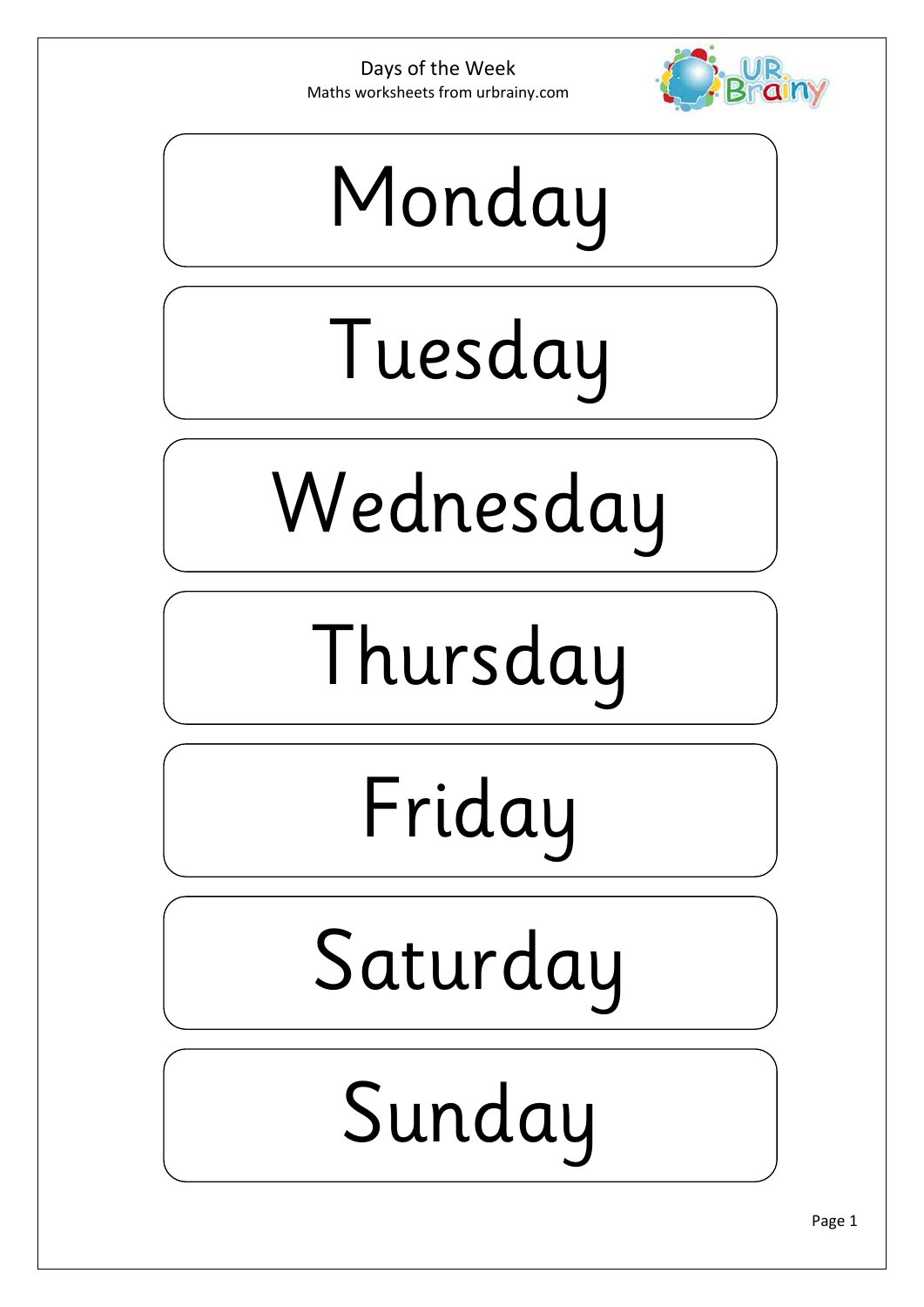#### Days of the Week Maths worksheets from urbrainy.com



#### **Activities**

Cut the days of the week out. Put them in order and recite them together, pointing to each day as you say it.





Lay them out, mixed up and use them to do these activities.

- 1. Pick up the day that says Monday. What do you do on a Monday?
- 2. Pick up the day that says Thursday.
- 3. Pick up the day that is today.
- 4. Pick up the two cards that are the weekend.
- 5. Pick up the card that was yesterday.
- 6. Pick up your favourite day of the week.
- 7. Pick up the days that start with the letter t.
- 8. Put all the days of the week in order.
- 9. Pick up the second day of the week?
- 10. Pick up the third day of the week?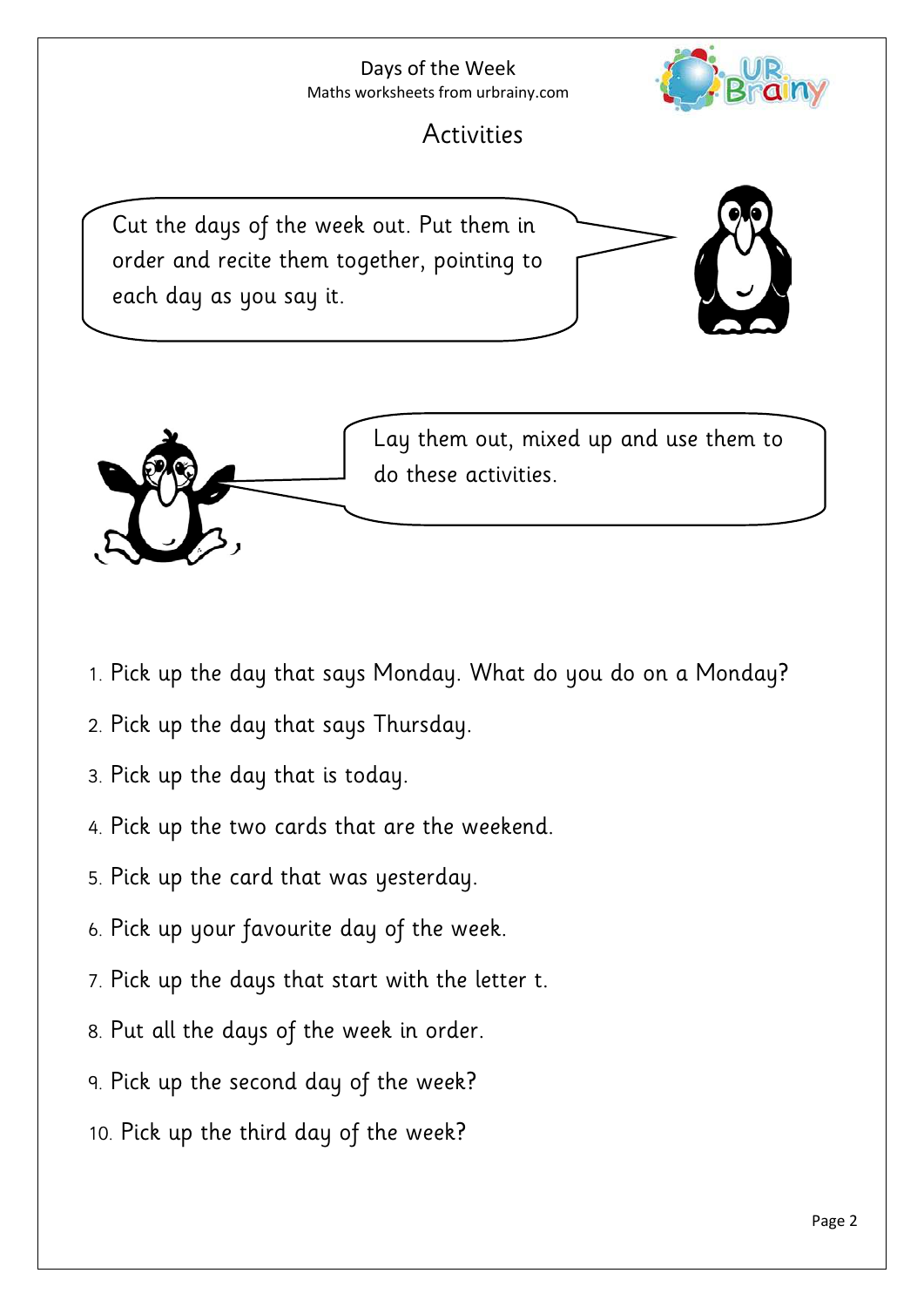